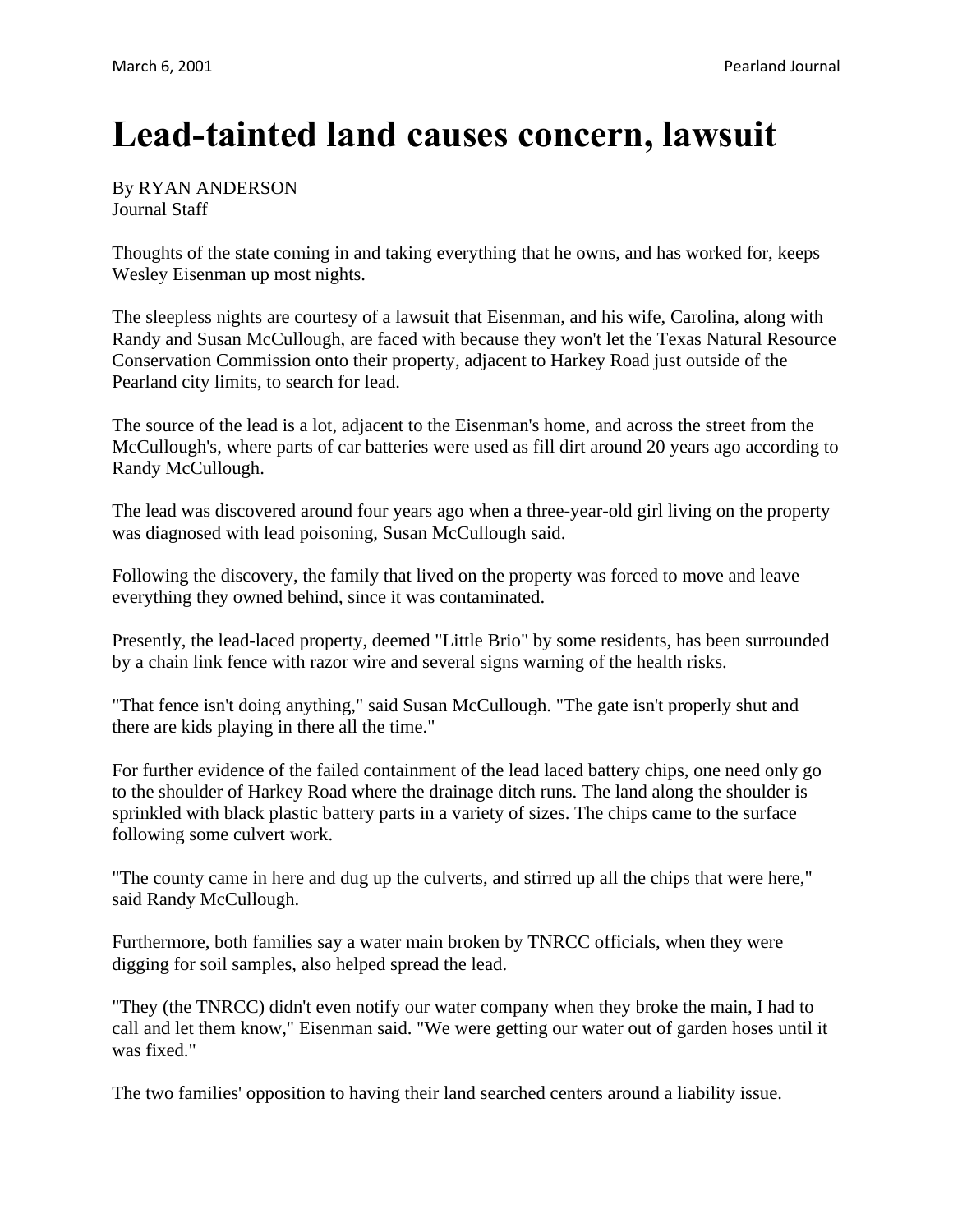"We don't want to be held responsible for something that we didn't know anything about," Susan McCullough said.

While the battle heads towards an Austin court, Eisenman admits that although his house is almost paid off, he can't "give it away," let alone sell it.

"We all want this cleaned up for our children, but we want to be assured by the TNRCC, that we won't be held liable," Eisenman said. "Also, I want the value of my property back."

Attorney General John Cornyn has filed the lawsuit, on behalf of the TNRCC, seeking an injunction to allow state officials access to the property for the purpose of testing the land for the presence of lead.

The basis of the State's case on the lawsuit is the Texas Water Code. Under the Water Code the TNRCC and its agents are allowed, "to enter any private or public property at any reasonable time for the purpose of inspecting and investigating conditions relating to the quality of water in the state or the compliance with any rule, regulation, permit or other order."

Furthermore, the Texas Health and Safety Code authorizes agents of the TNRCC or local governments to "enter at any reasonable time public or private property in the governmental entity's jurisdiction to inspect and investigate conditions concerning solid waste management and control."

According to the lawsuit, failure to allow state officials to test the land can result in a fine of \$50- \$25,000 for each day that officials are kept off of the land.

"What do we have to do, hire lawyers like O.J. had?" Eisenman said. "We don't have that kind of money, but we want to protect our homes. They may not look like much but we are honest people working hard to pay for what we own. My wife grew up on this land, we aren't going to just give up."

Despite stating that they do not want the TNRCC on their property, the McCulloughs say they have photos of state officials trespassing on their land and taking samples.

Although the TNRCC is currently not welcome on the two families' land, there was a time when samples were allowed to be taken. According to Susan McCullough, all the tests taken at that time were negative.

"Now, they (the TNRCC) want to dig even deeper," Susan McCullough said. "If they didn't find lead on the surface, I don't think it will be found any deeper."

The case will be heard in the District Court of Travis County, in Austin.

Until then, both the Eisenmans and the McCulloughs can only dream of a day when their neighborhood can return to normal.